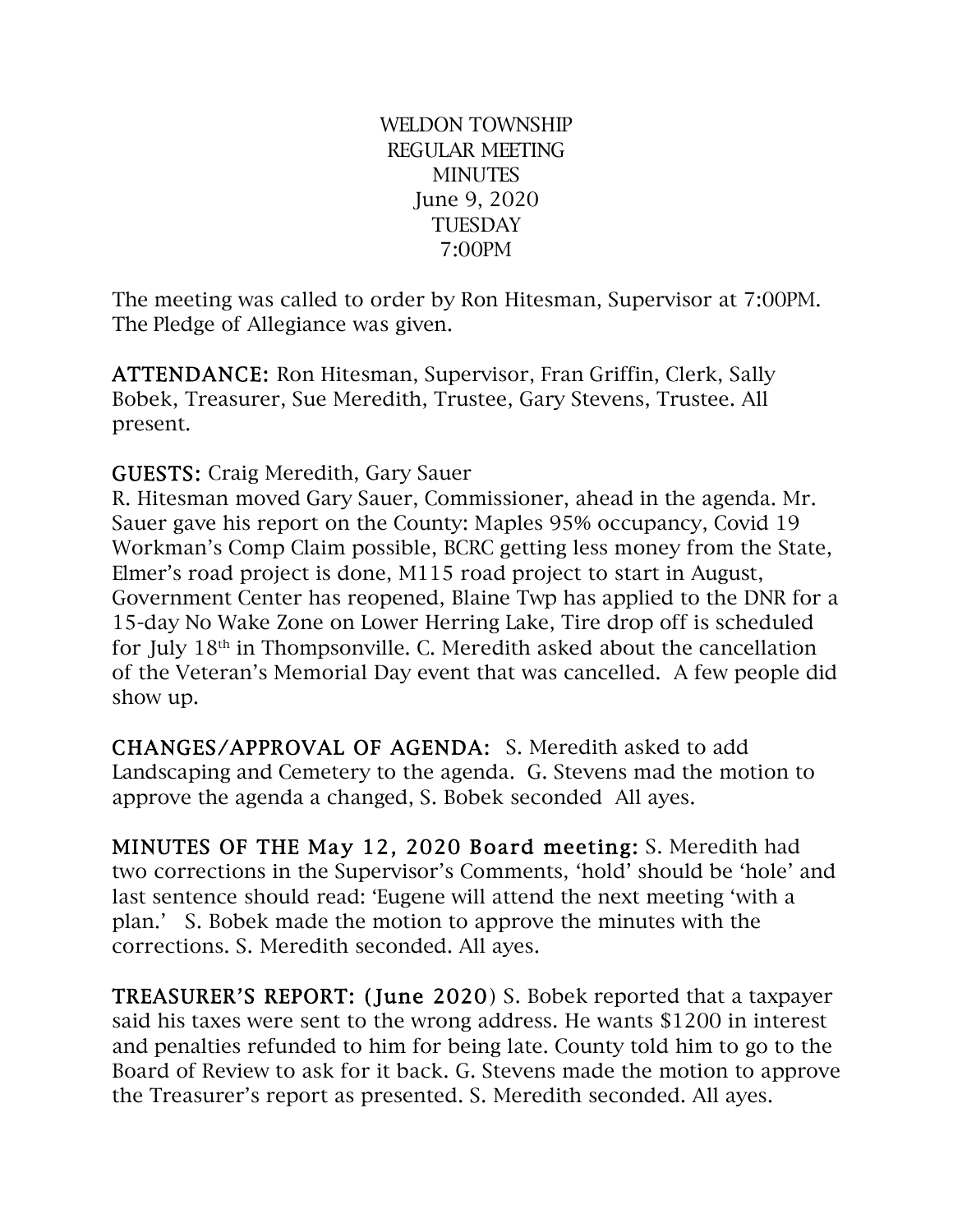# GUEST/PUBLIC INPUT: none

# REPORTS:

ZONING ADMINISTRATOR: C. Meredith's written report was given to the Board and on file. One LUP for Steve May at Crystal Mountain. Met with a person with a travel trailer on Haze Rd. He mentioned the Shortterm Rentals would need an ordinance and permits. Discussion. C. Meredith will take to the Planning Commission meeting.

DAY USE PARK: C. Meredith's written report was given to the Board and is on file. He continues to clean restroom and surrounding area. The new split rail fence is installed by Perfect Fence.

NEW GREENSPACE GRANT: R. Hitesman reports the award has been granted. The replacement fence is installed. He met with SEEDS people about more project work. Need another layer of woodchips. The benches had been moved and have been moved back. They need to be anchored down.

PLANNING COMMISSION: The May meeting was cancelled due to the Covid-19. No report per S. Meredith.

NUISANCE Report: G. Stevens' written report is on file. He is working with F. Hankins (4<sup>th</sup> and Lindy Rd) on his property cleanup and he asks that the Philo complaint be considered closed. Discussion on the junk across from Geno's.

LIQUOR INSPECTOR REPORT: Reports are on file. No concerns.

BUDGET REPORT: Clerk says the budget looks good at the present time. G. Stevens motioned to accept the Budget report. S. Bobek seconded. All ayes.

SUPERVISOR'S COMMENTS: C. Bobek and J. Hitesman helped R. Hitesman put the flags out at the Thompsonville Cemetery for Memorial Day. Census takers are out. Community Garden is going ok. C. Kraus has received an email from the Michigan Historical Marker Coordinator regarding the Diamond Crossing/Thompsonville Junction marker. Proofs and instructions need to be approved and a check needs to be sent to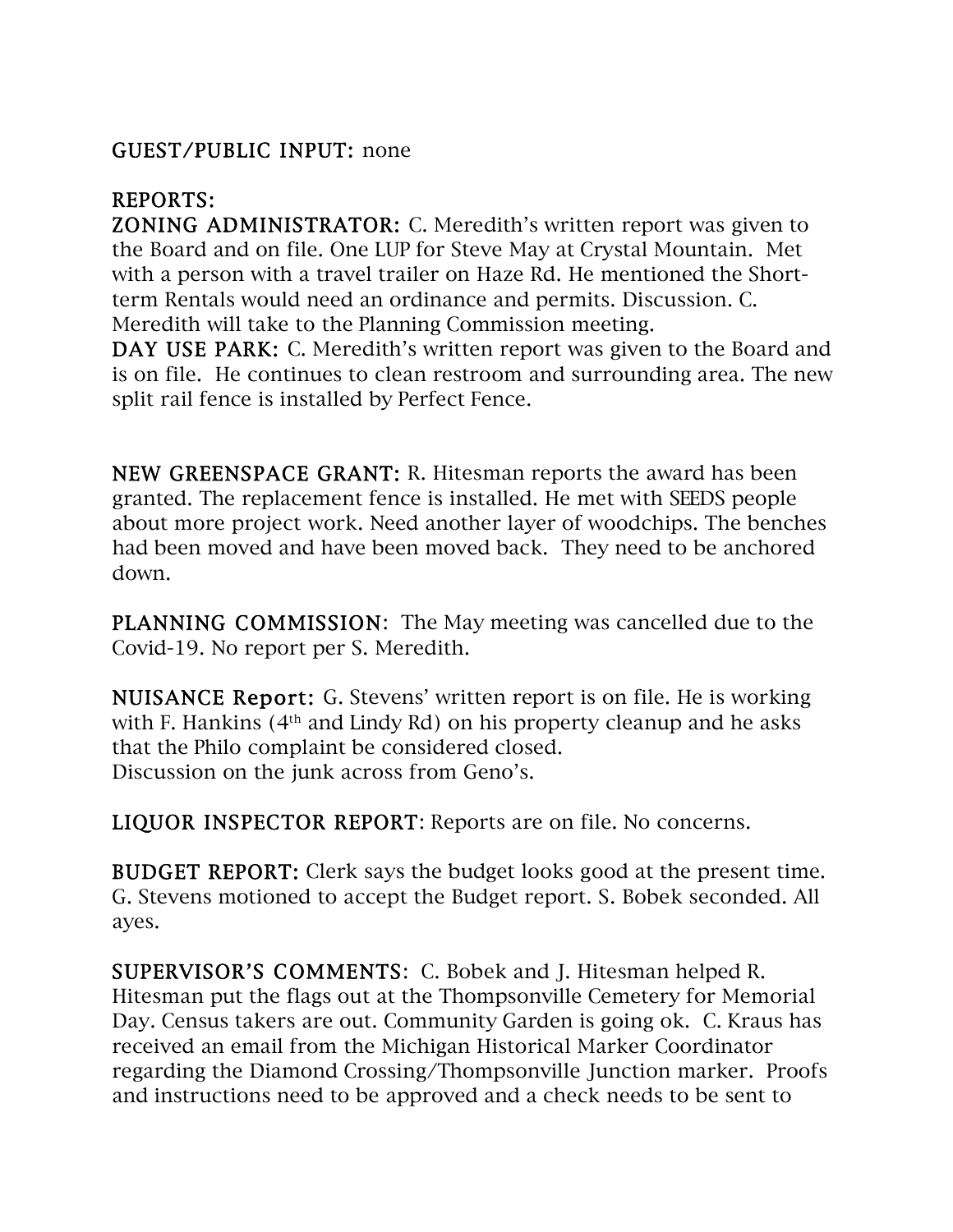them for \$3900.00. Clerk asked what account the Board wants it taken out of since it was not specifically budgeted. Discussion. Clerk suggested the Contingency line. G. Stevens made the motion to issue the check for \$3900 as requested. S. Bobek seconded. Roll call vote: R. Hitesman, G. Stevens, S. Meredith, S. Bobek, F. Griffin all ayes.

CLERK COMMENTS: Clerk stated that the 2020-21 Budget needs to be amended to include the pay schedule for the Planning Commission members. F. Griffin made the motion to pay the Planning Commission Chair \$75/meeting and the Recording Secretary \$100/meeting and Members \$50/meeting. S. Bobek seconded. All ayes. Clerk had an inquiry of someone wanting to put his father's ashes in the Weldon Township Cemetery. Discussion of reopening the cemetery. It was decided to not reopen at this time. Clerk would like to know what the agreement is with Republic Service for trash pickup at Haze Road. Complaints have been received of it being full and overflowing. Wednesday is supposed to be pickup day. Discussion.

R. Hitesman said BCRC made a turnaround at the Haze Rd so Republic could pick up. S. Bobek will take care of the letter from MI Dept of Treasury Stability Board. MTA dues bill has been received with an addition if we want to pay extra for online training. Discussion. G. Stevens made a motion to pay the basic MTA dues of \$1387.02 only. R. Hitesman seconded. Roll call: R. Hitesman, S. Bobek, G. Stevens, S. Meredith, F. Griffin all ayes.

UNFINISHED BUSINESS: New BOR member-R. Hitesman-tabled. S. Bobek asked if Casey Guthrie, Assessor, will be attending any meetings with us. Discussion. F. Griffin asked about the Post-Audit Policy we passed last month. A couple of items in the Policy need to be determined. G. Stevens made the motion to make the Clerk along with the Supervisor the persons with the authority for emergency expenditures. R. Hitesman seconded. All ayes. G. Stevens made the motion to Limit the amount to \$1000.00. S. Bobek seconded. Roll call vote: R. Hitesman, S. Bobek, G. Stevens, S. Meredith, F. Griffin. All ayes.

Furnace ceiling repair still needed. R. Hitesman will contact Rick Damore for the repair.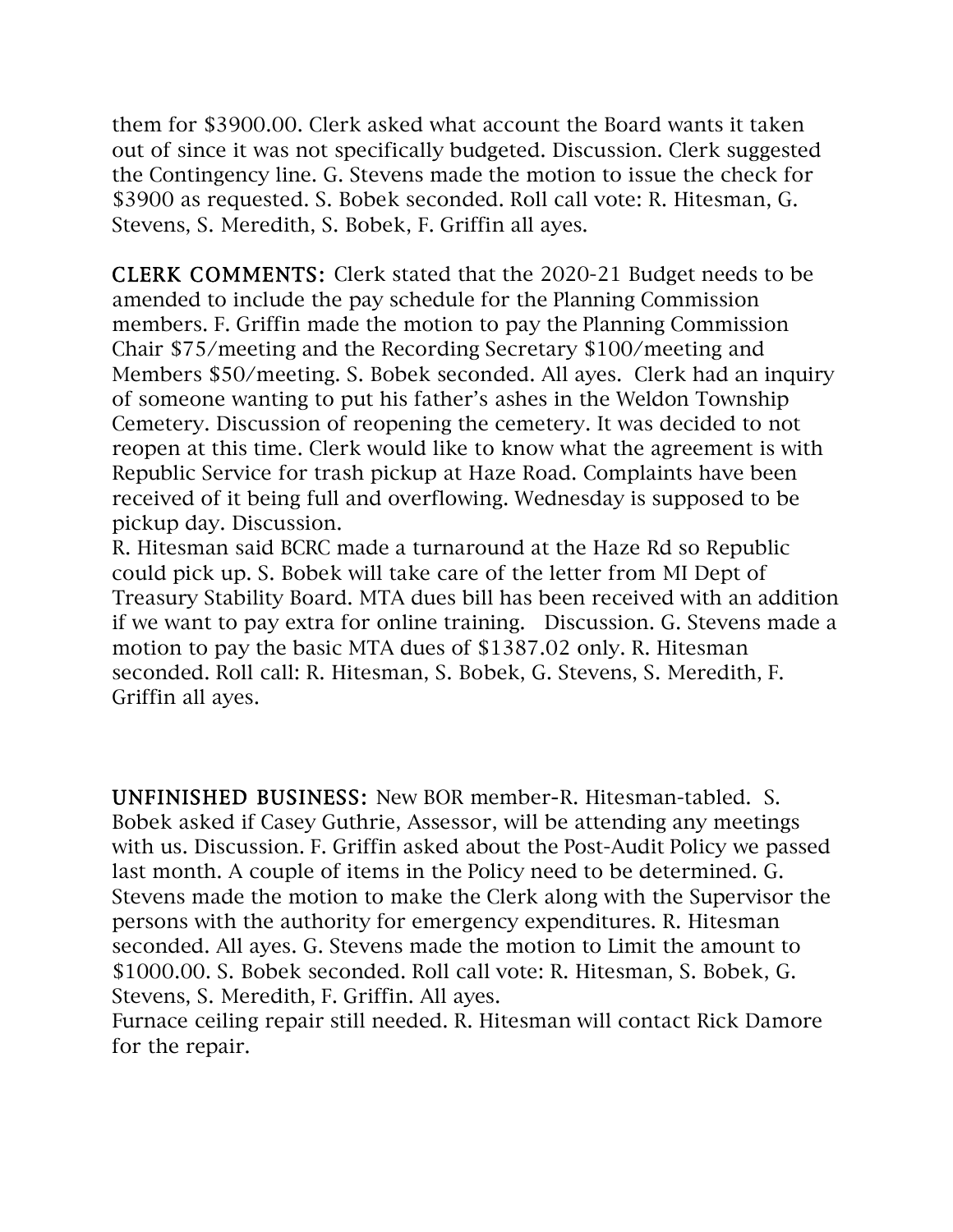NEW BUSINESS: F. Griffin presented the Covid-19 Preparedness and Response Plan with suggested changes. It was sent previously to the Board members for review. Discussion. R. Hitesman made the motion to accept the plan with the suggested changes. G. Stevens seconded. All ayes. F. Griffin informed the Board of our annual audit by Baird, Cotter & Bishop to be performed on June 30, 2020. Letter was received by R. Hitesman, Supervisor and a packet was received by the Clerk. R. Hitesman made the motion to approve. G. Stevens seconded. All ayes. S. Meredith asked about the landscaping of the Hall. She has been trying to keep the weeds, etc. cleaned out. She feels it should be cleaned periodically and, in the fall, and spring. Discussion. S. Meredith said she would do it until we find someone else. C. Meredith asked about the Community Garden, who is in charge, rules? Discussion. S. Meredith would like to know if the cemetery is going to reopen or not. Discussion. F. Griffin received reports from Census showing response from our area. Weldon is way down compared to the Village of Thompsonville and Colfax Township. Revenue Sharing report received shows Weldon Township population half Township and the Village of Thompsonville. Hazardous Day is Saturday, June 13th at the Frankfort High School. We have batteries and fluorescent tubes to go over from the Township. Clerk and her daughter plan to take them over. Sally Bobek kindly offered to do that.

#### JUNE 2020 BILLS:

| David Kane, Monthly Website Maintenance | 60.00   |
|-----------------------------------------|---------|
| Craig Meredith, ZA                      | 250.00  |
| Craig Meredith-lawncare                 | 115.00  |
| Craig Meredith-DUP                      | 150.00  |
| Craig Meredith-LUP#05022020             | 28.00   |
| Julie Lonn, Town Hall Cleaning          | 50.00   |
| Gary Stevens-cemetery maint             | 300.00  |
| Gary Stevens-Nuisance Enforcement       | 200.00  |
| Gary Stevens-reimburse for mole pellets | 12.70   |
| <b>AFLAC</b>                            | 304.86  |
| VISA                                    | 2271.34 |
|                                         |         |
| AcenTek                                 | 172.54  |
| Michigan Election Resource              | 54.84   |
| Fran Griffin-reimburse                  | 35.43   |
| Sally Bobek-reimburse                   | 55.00   |
| American Waste-spring c/up              | 2350.00 |
| Pioneer Group                           | 83.85   |
| Figura Law                              | 58.00   |
| Planning & Zoning News                  | 300.00  |
| Cherryland Electric                     | 58.55   |
| <b>MTA Dues</b>                         | 1387.02 |
|                                         |         |
| State of Michigan (Marker)              | 3900.00 |
|                                         |         |